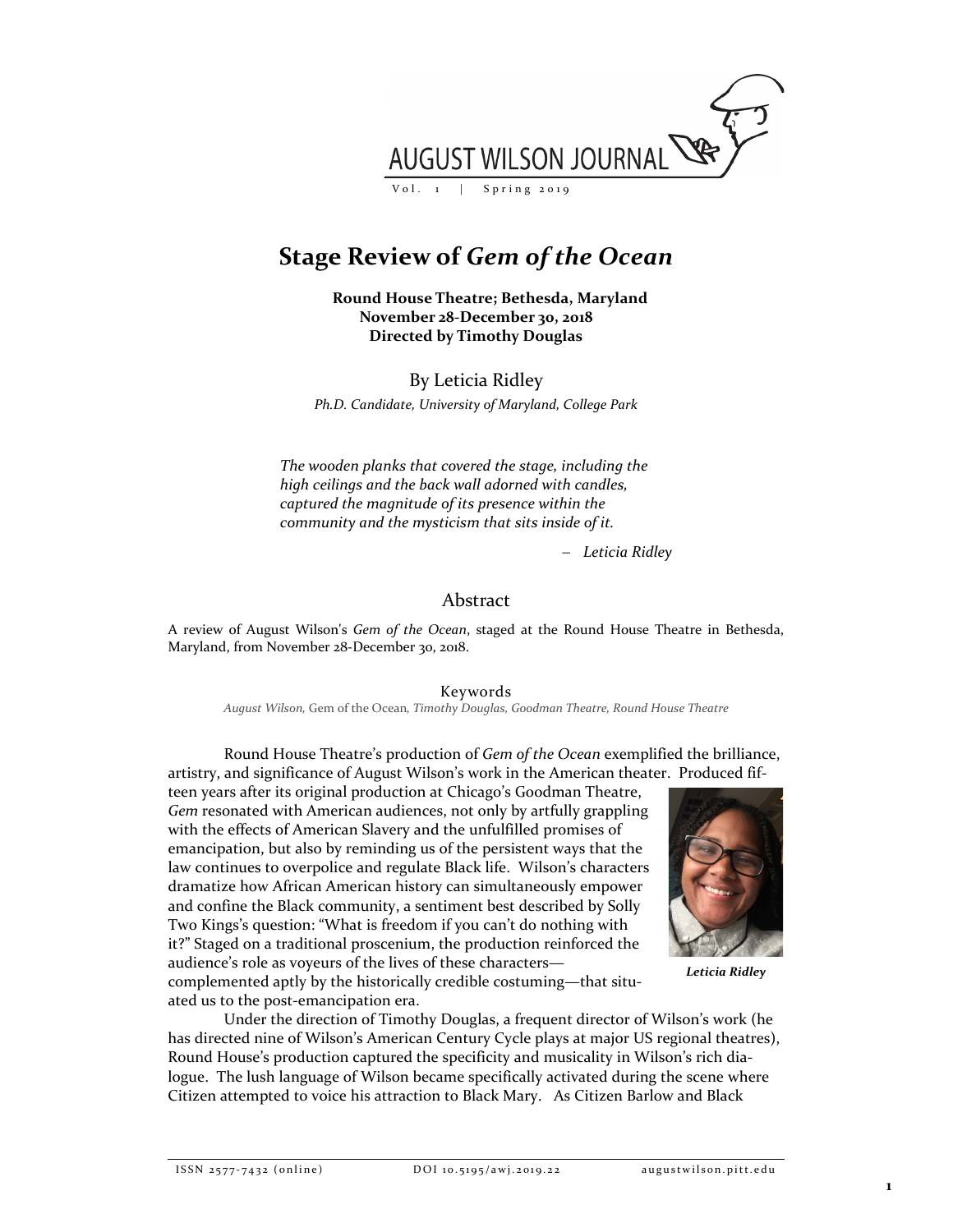#### Vol. 1 | Spring 2019

Mary, Justin Weaks and Stori Ayers captured the texture of their characters. This could primarily be seen through Citizen's muttered and breathy speech or in Black Mary's swift and stoic responses to Citizen's words of affection.

The wooden planks that covered the stage, including the high ceilings and the back wall adorned with candles, captured the magnitude of its presence within the community and the mysticism that sits inside of it. Douglas also masterfully grasped the camaraderie among these characters and the refuge that they take with one another, capturing an important implicit claim of *Gem*: that sanctuary is not merely a physical, but is also a community of people. This is best reflected in the action taken collectively by the residents and visitors of the house to help Solly escape from Caesar. While the production represented the largeness of 1839 Wylie Avenue through its design choices, the direction solidified the notion that Aunt Ester's home is not entirely immune from the intrusion of outside forces. Instead, it is the relationships built inside of the house that protect its residents. Solly, played charismatically by Alfred Wilson, showed this most explicitly. Alfred Wilson infused Solly with humor and conviction. Recounting his and Eli's past helping runaway slaves on the Underground Railroad, Wilson hit the gravity of this horrific history of American enslavement while also maintaining the play's comedic moments.

The antithesis to Solly is Caesar Wilks, the proclaimed "boss man" of the Hill District. KenYatta Rogers' embodiment of Caesar reflected the intensity of the character. Each movement and action made by Rogers offered access to the interiority of Caesar. The rigid and upright posture of Rogers throughout the performance magnified the authority that Caesar feels he must enforce in order to lift himself above others. Rogers imbued Caesar with complexity, a difficult feat for the antagonist of the play. Douglas's direction, alongside the other production elements such as Kasey Hendricks' props, reinforced the idea that the interconnectedness of the lives of these characters cannot be separated from one another. For example, Solly's walking stick is introduced as an aid to help Solly get around and an instrument to avoid captivity by Caesar. But it serves its most significant function as Citizen assumes the walking stick after Solly's death, signaling his deliberate choice to carry Solly's legacy. Each prop designed by Hendricks was impressively incorporated into the production.

Throughout the play, Wilson conjures ancestral links through the figure of Aunt Ester (whose name, as critics often point out, conjures the sound of "ancestor"). The success of any production of *Gem* relies on the dynamic portrayal of Aunt Ester, a demand that actress Stephanie Berry fulfilled, if not exceeded. Berry's depiction embraced the assured ancestral knowledge with which Wilson infuses Aunt Ester, a wisdom she has gained from her experience of enslavement and African cosmology. Acting as an ancestral conduit and spiritual guide, it is only through Aunt Ester that Citizen Barlow can visit the City of Bones. Culminating the show's dramatic apex, Citizen's metaphysical journey to the City of Bones was the stand out moment of the production. Under the thoughtful direction and choreography of Douglas, the quaint kitchen/dining area (designed by Tony Cisek), became engulfed in ethereal, blue light (designed by Andrew R. Cissna), while Black Mary, Eli, and Solly sung (accompanied by original music of Justin Ellington) and served as witnesses and support for Citizen's journey. Weaks captured the pain in confronting and experiencing the harsh conditions of the Middle Passage. After Citizen confesses that he stole the nails, the stage illuminated with candles that had been out of site for the majority of the performance as he experienced the reverence and beauty of the City of Bones. Engulfed with this new knowledge, Citizen's soul has been cleansed and he returned to the celebratory song of his fellow witnesses.

The Round House production of *Gem of the Ocean* revived the potent legacy of enslavement that continues to structure the life of Wilson's characters, a thread continued throughout his American Century Cycle. Moreover, Wilson's play has further resonance for our current political climate, one that has witnessed an ever-proliferating increase of